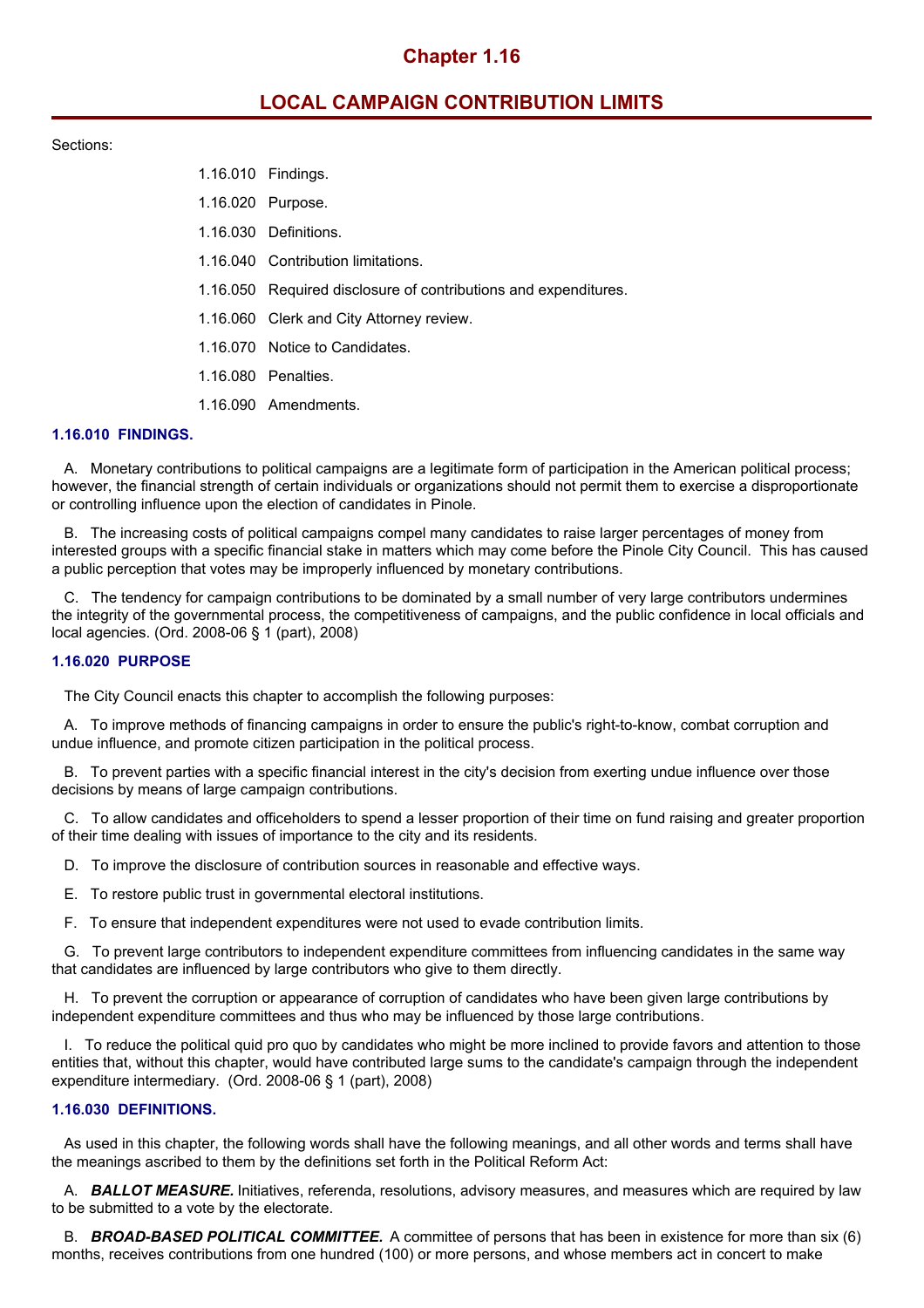contributions to five (5) or more candidates.

C. **CANDIDATE.** A person who seeks election to an elective city office, including an office holder and all individuals specified in Government Code Section 82007.

D. *CITY ELECTION.* Any municipal election to fill public offices in the City of Pinole, to hold recall elections, and to vote on ballot measures relating to city law.

E. *ELECTION CYCLE.* For each elective city office, including the office of the City Treasurer, a two (2) year period of time commencing on January 1st and ending at midnight on December 31st following the next election for the same office.

F. *PERSON.* An individual, proprietorship, firm, partnership, joint venture, syndicate, business trust, company, corporation, association, committee, or labor organization.

G. *POLITICAL COMMITTEE.* A committee of persons which receives contributions from two (2) or more persons and whose members act in concert to make contributions to candidates.

H. *POLITICAL REFORM ACT.* The Political Reform Act of 1974 (Government Code Section 81000 et seq.) as it has been and may be amended from time to time.

I. *PRIMARILY FORMED COMMITTEE.* A committee pursuant to Government Code Section 82013(a) which is formed or exists primarily to support or oppose a single candidate or a single measure, or a group of specific candidates being voted upon in the same city election.

J. *SPECIAL ELECTION CYCLE.* T hat period of time which begins the day on which the elective office becomes vacant and ends the day of the special election. (Ord. 2008-06 § 1 (part), 2008)

# **1.16.040 CONTRIBUTION LIMITATIONS.**

A. *Monetary contributions by persons.* In any election cycle or special election cycle, no person shall make, and no candidate for elective city office, or campaign treasurer, shall solicit or accept, any monetary contribution, including loans, which would cause the total amount of monetary contributions made by that person to that candidate for elective city office or to any committees controlled by that candidate, including monetary contributions to all committees controlled by the candidate, to exceed five hundred dollars (\$500.00).

B. *Monetary contributions by political committees and broad-based political committees.* In any election cycle or special election cycle, no political committee or broad-based political committee shall make, and no candidate for elective city office, or campaign treasurer, shall solicit or accept, any monetary contribution, including loans, which would cause the total amount of monetary contributions made by a political committee or broad-based political committee to that candidate for elective city office or to any committees controlled by that candidate to exceed one thousand dollars (\$1,000.00).

C. *In-kind contributions.* In any election cycle or special election cycle, no candidate for elective city office, or campaign treasurer, shall solicit or accept any in-kind goods and services (nonmonetary) which would cause the total amount contributed (monetary and nonmonetary) to that candidate, including contributions to all committees controlled by the candidate, to exceed the following amounts:

- 1. One thousand dollars (\$1,000) by a person;
- 2. Two thousand dollars (\$2,000) by a political committee or broad-based political committee.

D. *Limitations applicable to specified committees.* Primarily formed committees or similarly organized committees formed or existing primarily to support or oppose a single candidate or a group of specific candidates for elective city office being voted upon in the same election shall be subject to the campaign contribution limitations set forth in this chapter. Committees organized solely to support or oppose ballot measure(s) relating to city law shall not be subject to said campaign contribution limits.

E. *Return of excess contributions.* Contributions, including loans, which either in the aggregate or on their face exceed the contribution limits of this chapter shall be deemed not to have been accepted if returned by the effective date of this chapter, or returned prior to deposit or negotiation, within twenty (20) business days of receipt.

1. A late nonmonetary contribution shall be returned by returning to the contributor either the nonmonetary contribution or its monetary equivalent. It is permissible to return only the monetary amount by which the value of the nonmonetary contribution exceeds the contribution limits of this chapter, in an instance where the reason for the return is to avoid exceeding monetary limits.

2. This section shall not be construed to authorize the making or solicitation of any contribution in excess of the contribution limits of this chapter, or in violation of any of its other provisions.

F. *Loans and discharge of loans.* A candidate for elective city office may forgive loans made by the candidate to his or her campaign upon leaving office and by filing the relevant termination statements required by the Fair Political Practices Commission. (Ord. 2008-06 § 1 (part), 2008)

# **1.16.050 REQUIRED DISCLOSURE OF CONTRIBUTIONS AND EXPENDITURES.**

Each campaign statement required by the Political Reform Act shall contain the same information required thereby,